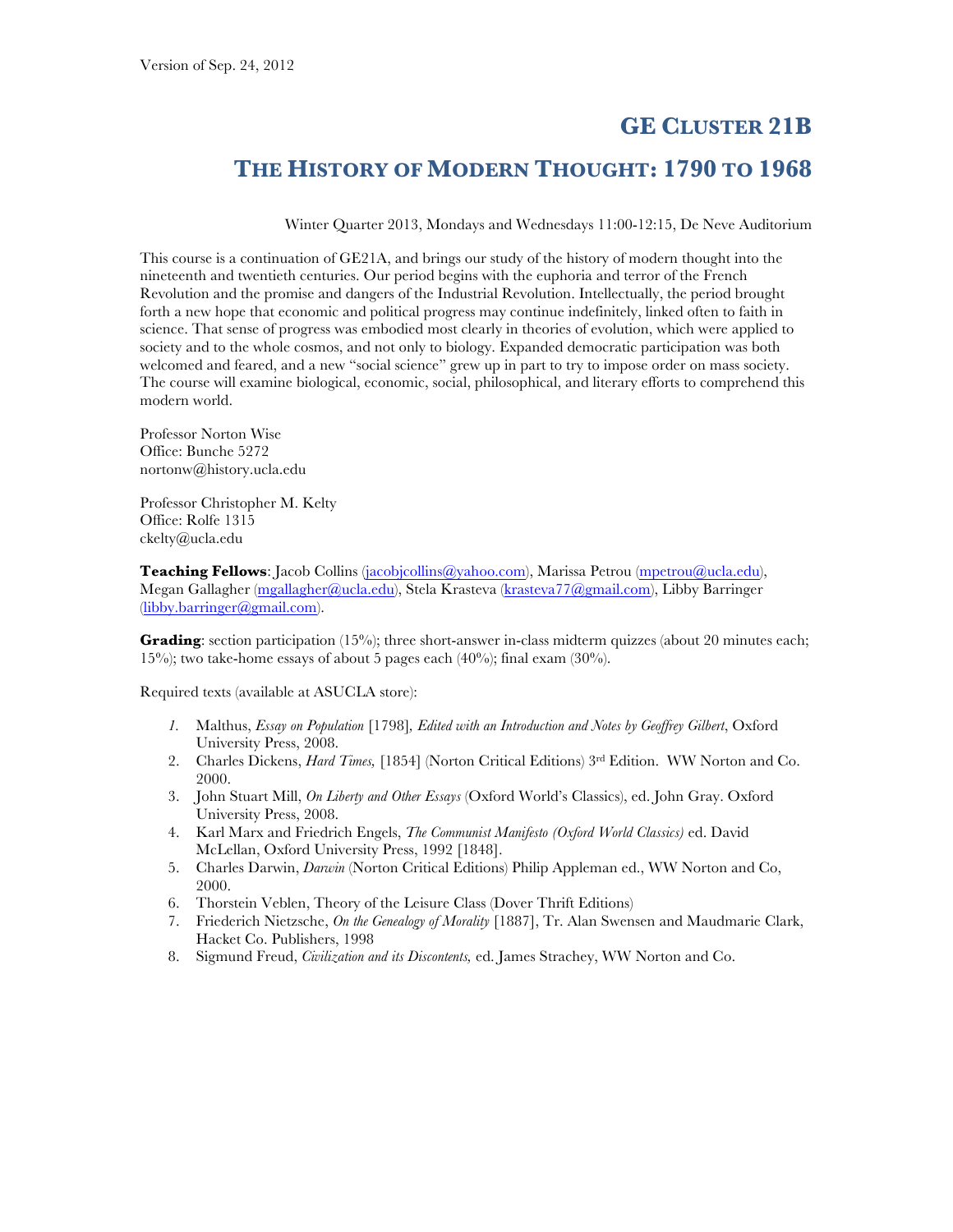## **SCHEDULE**

### **Part 1: Political Economy and the Industrial Revolution**

#### **N.B.: The readings for each week are to be completed by the Monday lecture.**

### *Week 1: Political Economy and The Industrial Revolution*

Monday, January 7<sup>th</sup> Intro: Themes of the course, political, social and natural science; themes from previous quarter. Malthus, The Malthusian Dilemma, and the problem of time

Wednesday, January 9<sup>th</sup> : Political Economy from Smith to Babbage

Readings: Malthus, *Essay on Population* (1798) preface, chaps I-II, V, IX-X, XVIII-XIX (At the Bookstore) Adam Smith, *The Wealth of Nations*, **TBD.** Charles Babbage, *The Economy of Machinery and Manufactures* (1832), 121-149 (online) Andrew Ure, *Philosophy of Manufactures* (1835), 277-290 (online)

*Week 2: Utilitarianism and Hard Times* Monday, January 14th Dickens, Bentham, and Utilitarianism

Wednesday, January 16th

Readings: Charles Dickens, *Hard Times,* Book the First, 5-85 (the remainder is optional) (At the Bookstore).

Bentham TBD

#### *Week 3: Mill on Liberty and Society* **Monday, January 21rd Martin Luther King Day, No Class.**

Wednesday, January 23th *On Liberty*

Readings: John Stuart Mill, *On Liberty and Other Essays* Pages: *On Liberty* chapters 1-3 (p. 5-82) *+ Subjection of Women* chapter 1 (471-501) (At the Bookstore).

## **Part 2: The Social and Biological Sciences**

#### *Week 4 Marx*

Monday, January 28th : *The Communist Manifesto* and the revolutions of 1848 (QUIZ)

Wednesday, January 30th: *Das Capital* and the Mystery of money

Readings: Karl Marx and Friedrich Engels, *The Communist Manifesto* (1848) (At the Bookstore). Marx, Capital (1867), From Chapter 1 Read: pgs 125-139 ( Section 1 and 2), pgs 163-177 (Section 4) (PDF online).

#### *Week 5 Darwin*

Monday, February 4th Darwin and Evolutionary Theory (PAPER #1 DUE)

Wednesday, February 6th Darwin cont'd

Readings: